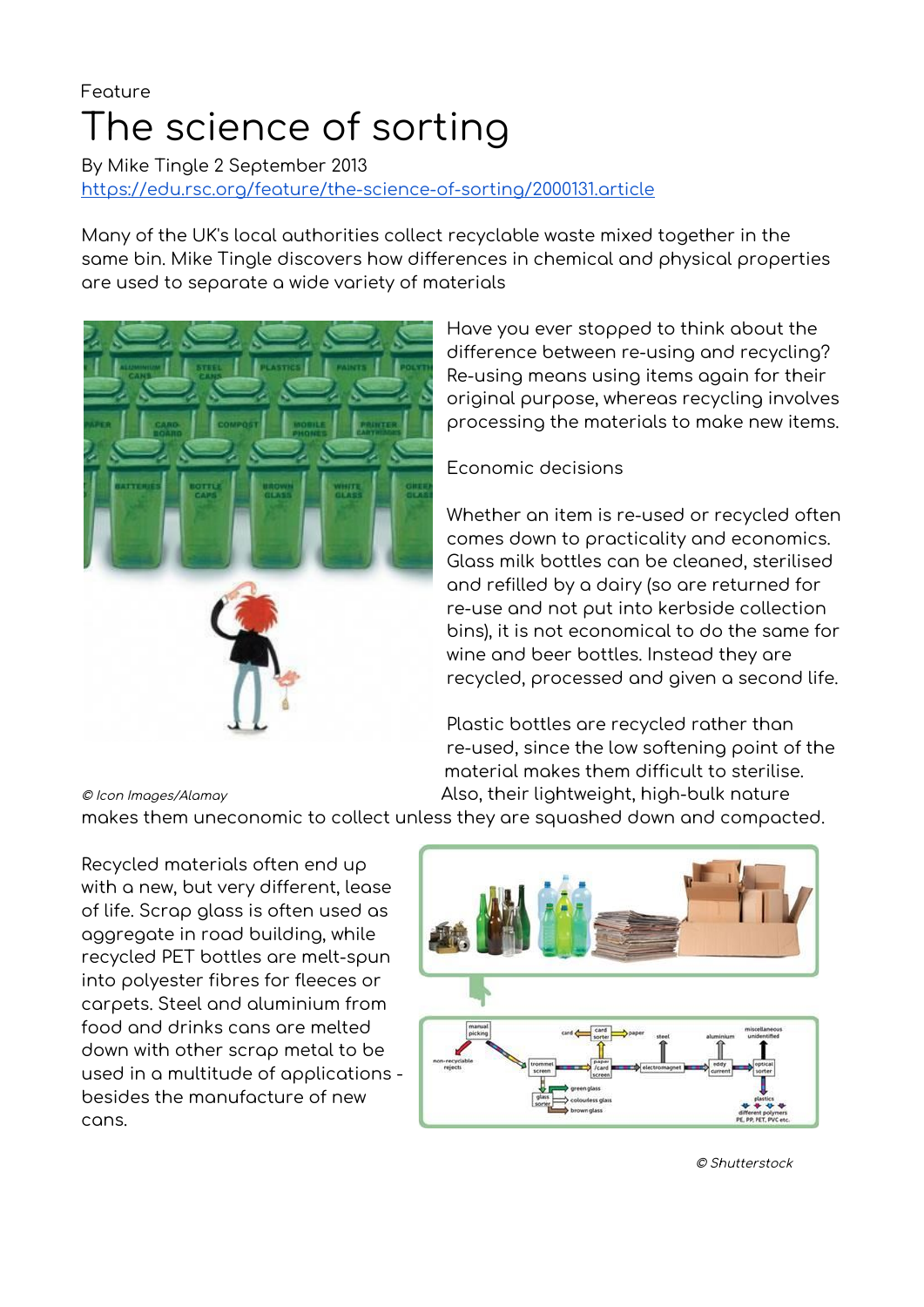Waste paper and cardboard are very versatile and can be transformed into a variety of new paper and card products. However, the technology can now separate newspapers from other types of paper, meaning yesterday's news may well reappear as tomorrow's blank newsprint.

# Recycling household waste

A high proportion of household waste, particularly packaging, is recyclable. The problem is that we cannot recycle broken bottles into bike frames, cardboard into cans, or plastics into paper: the materials must first be separated before they can be useful. Communal facilities for recycling paper, cans, bottles and plastics are one way of achieving this separation, but they rely on people being motivated to take their recyclables to a collection site. In order to improve recycling rates, most UK councils also operate kerbside collection of recyclable waste.

Around 40% of local authorities require households to collect waste paper, glass, metals and plastic in separate containers, while a further 50% provide a single wheelie bin for all recyclables.

However, the co-mingled, mixed waste that comes from kerbside recycling schemes needs sorting into separate recycling streams at a specialised materials recovery facility (MRF), which may also handle recyclable commercial waste. More modern MRFs go beyond separating paper, metal, plastics and glass and also differentiate between the various types of each material. This involves identification techniques, such as x-ray fluorescence (XRF) and rapid-scanning near infrared (NIR) spectroscopy, using reflected and/or transmitted light. These systems are integrated with computer-controlled mechanisms that physically separate each item once it has been identified.

# Manual sorting

The first stage of the sorting procedure at an MRF is actually a manual process. The co-mingled waste is spread onto conveyors passing in front of trained human pickers who remove any items that the sorting equipment won't be able to handle. These include non-recyclable materials, large items such as pots and pans, badly contaminated items and unsuitable materials, such as wood. This minimises identification problems and damage to machinery further down the line. Plastic bags and film are also removed since they could become tangled in the machinery. They are added to the appropriate batch of sorted polymers later on.



Trained human pickers remove any items that the sorting equipment won't be able to handle

© Cultura Creative (RF) / Alamy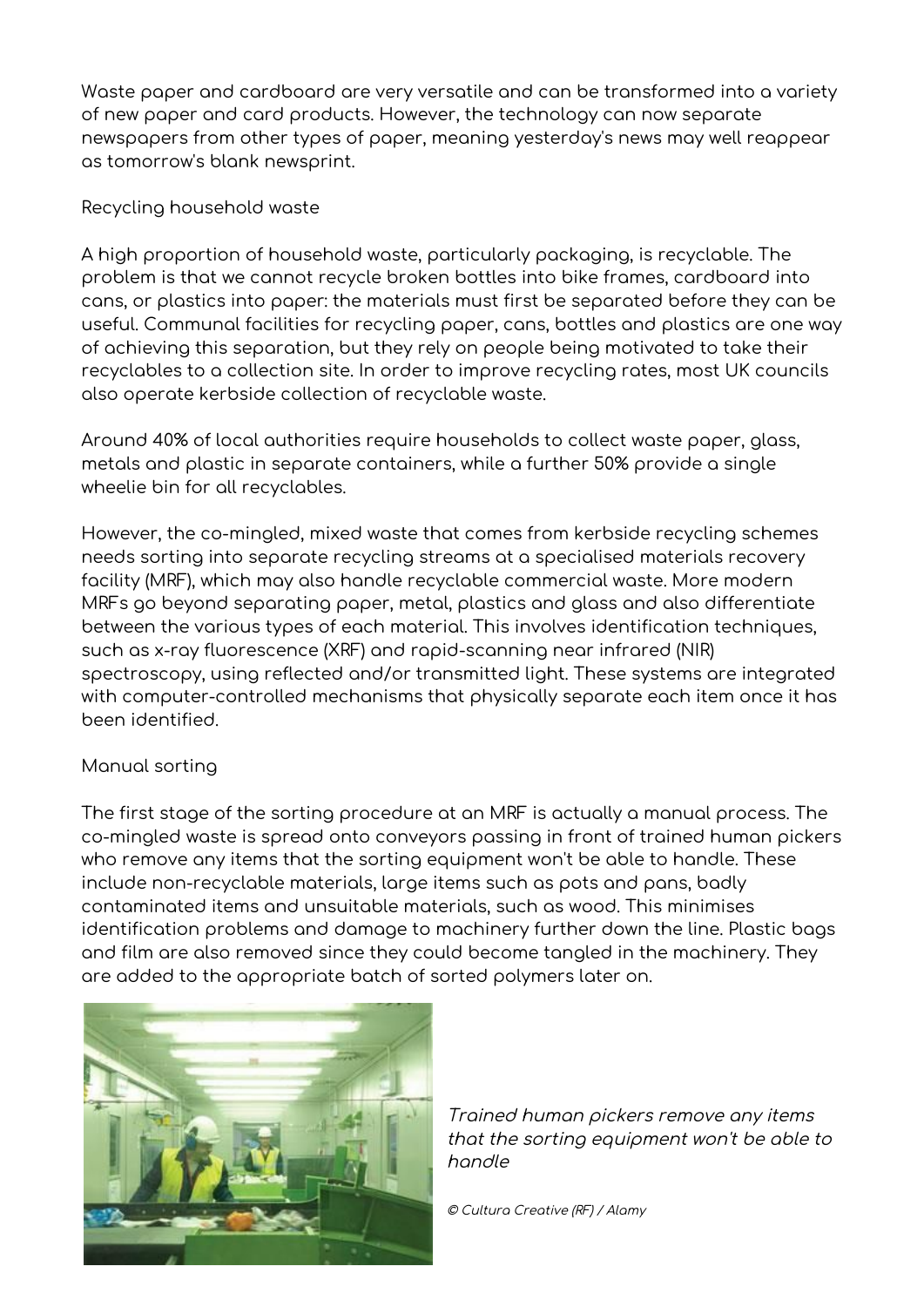### Recycling glass

To increase capacity, collection vehicles compress recyclables. Further crushing at the MRF shatters glass bottles. The crushed waste mixture is fed into 'trommel screens' - large, inclined, rotating, cylindrical sieves that separate the broken glass from larger items. Other materials that also fall through are separated out later and can be returned to the main flow, or to their own separate recycling streams. For instance, small pieces of paper and plastic are lifted off the belt by an overhead vacuum.

Since sorting glass by colour requires expensive equipment, the multicoloured broken glass from older MRFs may simply be sent for recycling as road-building aggregate. More advanced MRFs can separate glass further into different types, using cameras or NIR spectroscopy to distinguish between colours. Such detectors are linked to a bank of air jets that blast each piece of glass into the appropriate collection bin as it falls from the end of the conveyor. Similar systems can be used to identify and separate other materials, such as paper (by grade) and plastics (by polymer type).

### Paper and cardboard

Paper and card can be separated from mixed waste using a variety of methods. Trommel screens are sometimes used, which retain sheets of paper and cardboard while allowing other materials to fall through. Jets of air can also selectively remove paper and cardboard, which have low densities and a high surface area - an overhead vacuum achieves the same effect. Some MRF plants use a disc sorter, with rotating cogs that throw paper and cardboard into the air, where a crosswind blows them onto a separate conveyor.

Other equipment separates paper from cardboard, and thin card from thicker cardboard. Newspaper is separated from magazines and office paper, which is sorted into various grades.

Sorting using a camera to identify colour is unreliable, since dampness causes significant colour changes that end in misidentification. More modern systems use NIR detectors to recognise specific materials, triggering air blasts that blow them into the correct collection stream.

Non-paper parts, such as envelope windows and adhesive on the spines of directories, are separated later, during re-pulping at a paper mill. The resulting non-paper sludge may be dried and burned in the mill's combined heat and power plant.

Metals, magnets and motors

Steel cans and other ferrous items are separated out using an electromagnet within a conveyor belt loop that runs across and above the moving waste stream. Ferrous metals are attracted up onto the belt and carried away.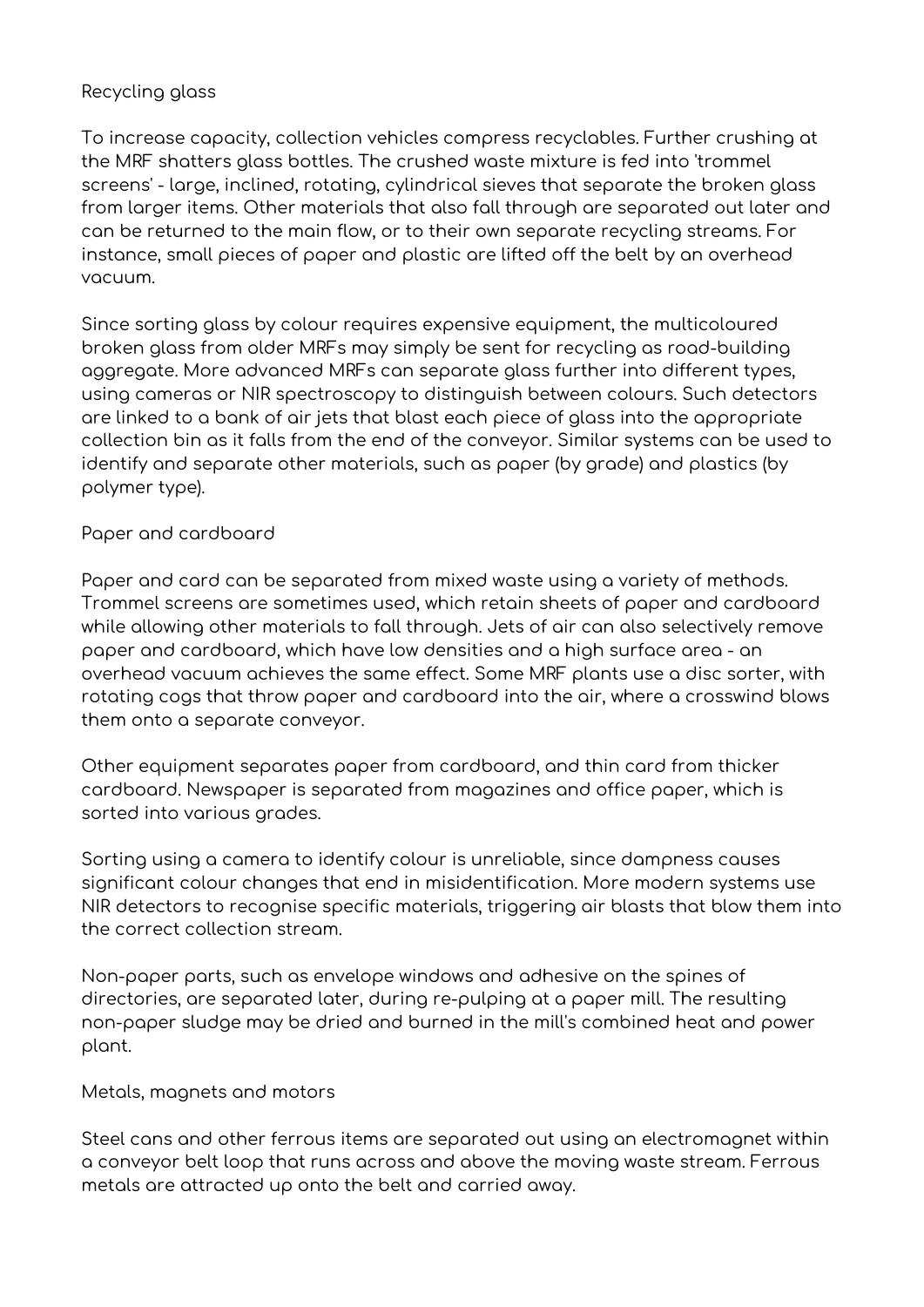Scrap electric motors pose a problem for magnetic separation, though they are more likely to be present in commercial waste than domestic. The motor is picked up because of its steel casing, but inside it are copper coils - also known as copper 'meatballs'. Besides being a more valuable metal than steel or aluminium, copper will also contaminate the recycled steel if it's not removed, making it too brittle or too soft. Meatballs in the ferrous waste stream can be detected, and then removed, by identifying copper's x-ray fluorescence spectrum.

Non-ferrous metals, mainly aluminium cans, are also separated out with the aid of magnets. Eddy-current separators underneath the conveyor belt use fast-spinning, rare earth or ceramic magnets to induce eddy currents within any metal object on the belt. These swirling currents produce their own magnetic field, which is repelled by that of the rotor, propelling metal objects across a gap between the end of the belt and the collector. Non-metallic objects fall off the end and are collected separately.

**Plastics** 





Plastic items are usually marked with an identification code, however these do not guarantee recyclability. This depends on the type of facilities available at a particular MRF.

90% of UK local authorities now collect plastic bottles, though only 35% also collect thermoplastic pots, tubs and trays, either mixed with other recyclables or separately. Thermosets cannot be re-melted, so are non-recyclable.

Each polymer has a particular set of physical properties that determine its applications.Re-melting a mixture of waste polymers gives a plastic with indeterminate properties, suitable only for making low-grade products such as plant pots. So the value of scrap plastic is much higher when it's sorted into these individual types. To help improve the accuracy of the separation process, automated systems distinguish different polymers by their properties, not by any ID codes.

Restricting plastics recycling to 'bottles only' can also help, as this simplifies sorting to three main polymers: poly(ethene) (PE), poly(ethene terephthalate) (PET) and poly(chloroethene) (PVC). These can be automatically sorted relatively simply: the bottles pass through an x-ray beam and the characteristic x-ray fluorescence of chlorine in PVC bottles triggers an air blast that blows them off the belt and into a separate waste stream. The PE and PET are shredded and separated by flotation, exploiting their difference in density.

With the introduction of more sophisticated technology, a wider range of waste polymers can now be sorted than in the past. Unlike plastic-bottle banks, mixed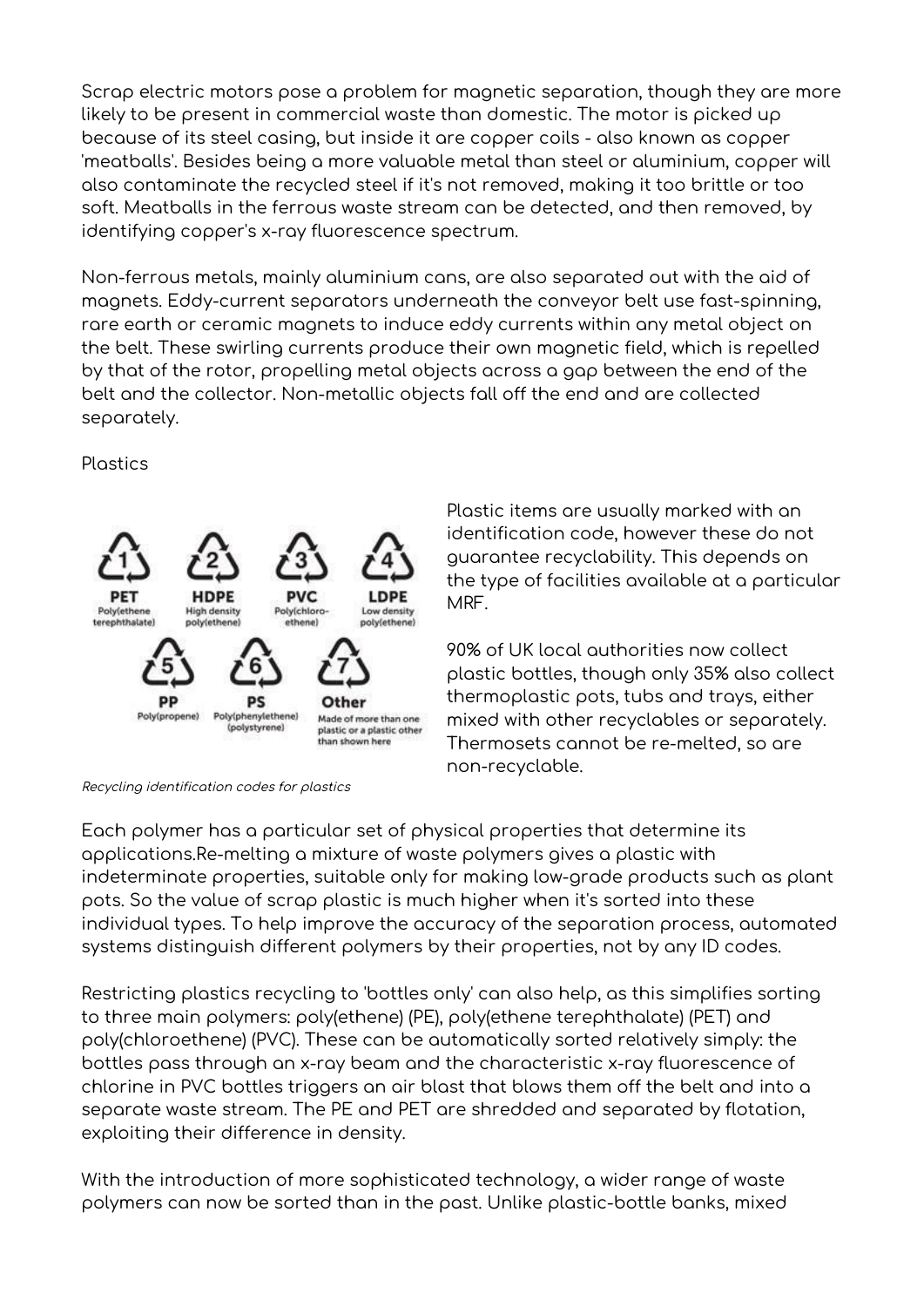recyclable systems can also accept poly(propene) margarine tubs and ready-meal trays, as well as poly(phenylethene) (polystyrene) yoghurt pots and other plastic containers. To identify each polymer, NIR spectroscopy is used, with a series of detectors recognising characteristic absorbance peaks in each polymer's NIR spectrum. Air jets are triggered that are angled to blow each container off the conveyor belt and into the correct processing stream.

Alternatively, chopped mixed plastics are scattered onto the conveyor in a single layer. Detectors then identify the polymer in each fragment and its position across the width of the belt. As fragments drop off the end, the appropriate combination of air jets, from a bank of over 200, are fired to push each fragment into the correct stream. Plastics that are not identified as one of those suitable for recycling are diverted into the reject stream: these include aluminised plastics composites, such as crisp packets and biscuit wrappings.

|                  | Poly(ethene) PE                 | Polylethene<br>terephthalate) PET                          | Poly(chloroethene)<br><b>PVC</b> |
|------------------|---------------------------------|------------------------------------------------------------|----------------------------------|
| Appearance       | Translucent or opaque           | Transparent                                                | Transparent                      |
| Density (q cm-3) | $0.91 - 0.96$                   | $1.3 - 1.4$                                                | $1.35 - 1.45$                    |
| Bottles used for | Milk and squeezable<br>products | Detergents, water,<br>carbonated drinks<br>and other foods | Vegetable oils                   |

# After sorting

The R in MRF stands for recovery not recycling. Indeed, most separation facilities do not recycle materials themselves, but sell them on to specialist recyclers. For instance, Cheshire's household recyclables go to a facility owned by UPM at Shotton in Flintshire, UK. Paper which makes up 45% of recyclables -

© Shutterstock is processed at their on-site paper mill,

with other materials being passed on to appropriate recyclers in the region. Any materials unsuitable for recycling usually end up in landfill sites, though some combustible rejects may be turned into fuel pellets.

Looking to the future

Better MRFs involve greater installation costs but generate higher grade, and more valuable, materials that are sorted more reliably into more specific categories. Increasing effectiveness is largely down to technology. However increasing efficiency (ie the proportion of the waste that actually ends up being recycled) depends on educating householders to place only acceptable materials in their recycling bins. What is classified as 'acceptable' varies between local authorities, since this will depend on the type of sorting equipment at a particular MRF.

Most plastic containers carry a triangular ID code, but how many people check whether each item is a polymer accepted by their local recycling scheme? Reverse vending machines installed at canned and bottled drinks outlets offer a different approach to waste collection: as an incentive to recycle they issue reward vouchers in exchange for empty containers, which the machine recognises and sorts into the correct collection bin. Some machines use material-recognition while others identify specific containers using shape-recognition or barcode scanning. Unacceptable items are rejected and returned to the customer.